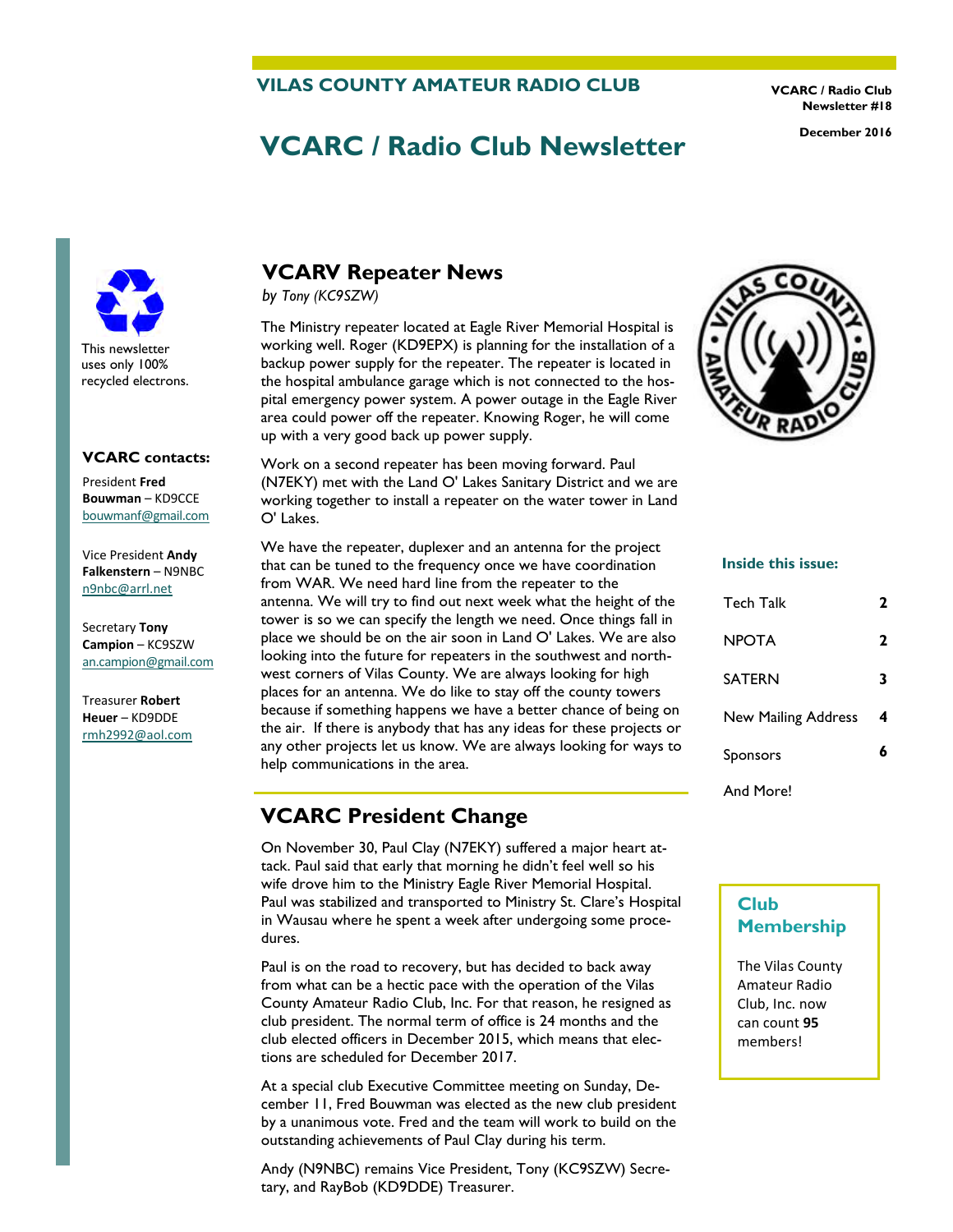## Page 2 **VCARC / Radio Club Newsletter #18**

### **December Tech Talk**

Vince (KE8FFM) and Roger (KD9EPX) presented Alternative Power Options: Generation, Storage, Distribution, Safety and Maintenance. The presentation featured two backup radio shack alternative power configurations by members Dave (KC9ZJO) and Roger (KD9EPX), and the full, off-grid solar and generator powered homestead of RayBob (KD9DDE). The presentation addressed types of solar panels and ancillary devices, wiring, how to calculate the power needs of a site, safety, and everything you need to know for alternative power packed into one hour. The PowerPoint presentation is available from club members on storage media; it is too large to email. It is a great how-to guide for anyone implementing alternative power.

# **NPOTA Trip Update**

*by Scott (WA9STI)*

With the National Parks on the Air (NPOTA) event coming to an end on December 31, many hams have been on the air recently to reach the goal of 1,000,000 QSOs — which has been accomplished. Scott (WA9STI) reports doing his part with a five-day, four-

state trip this month by activating nine park units for a total of 443 contacts. Included as one of his activations was the Cedar Breaks National Monument in Utah, which involved driving up to 10,500 feet just before a blizzard hit. By the time he left two hours later, the snow was coming down so heavy that he could not see the road and had to

navigate by staying between the snow poles on the road. Scott hopes to finish NPOTA with 50 activations to include hiking up to a peak on the 31st for a Summit on the Air (SOTA) in the Santa Monica Mountains National Recreation Area where he began on January



*Castle Mountains California Remote Operation Site* 



*Top: Castle Mountains California Remote Operation Site Bottom: Operating in a Utah blizzard*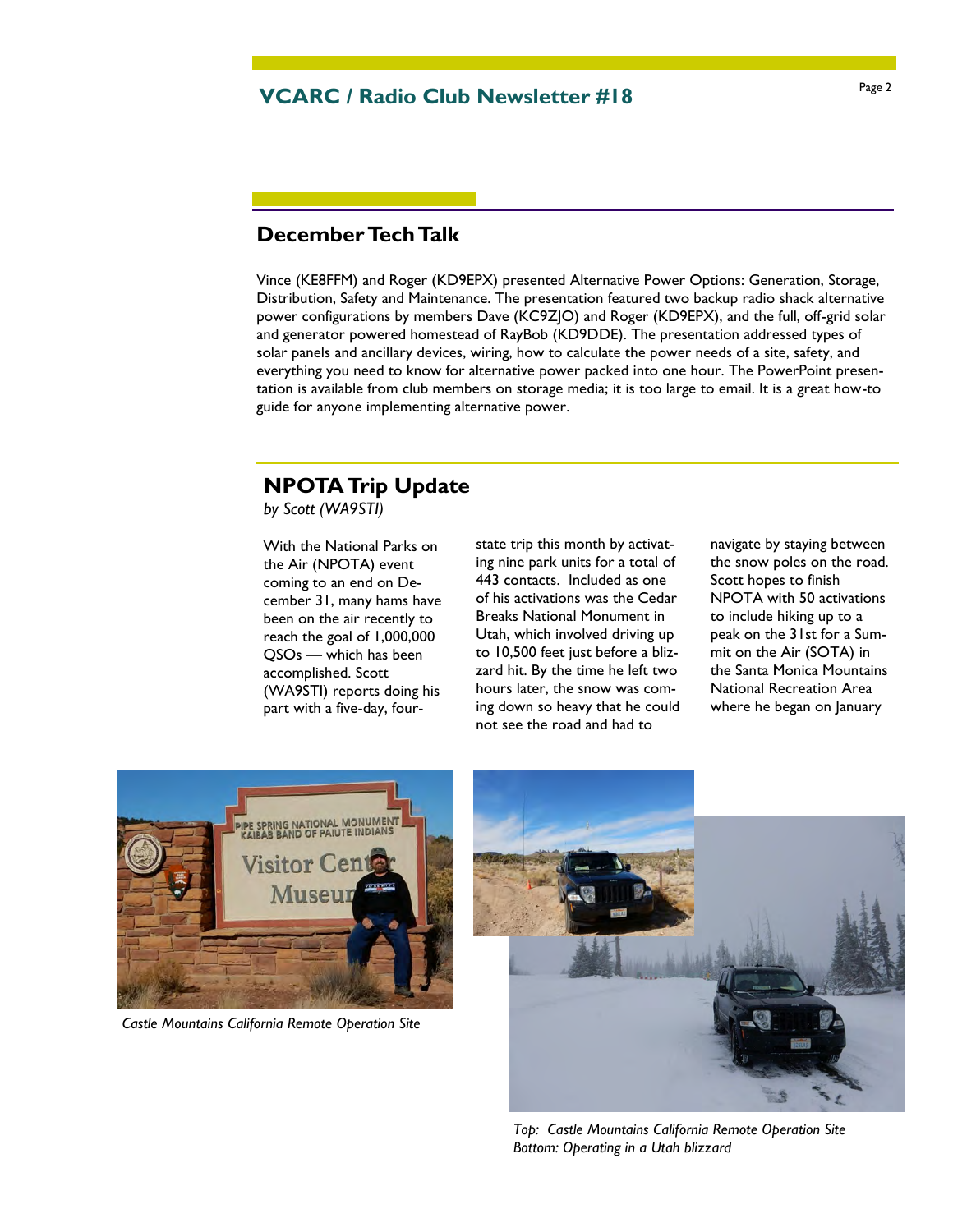### **SATERN Update**

*by Paul (N7EKY)*

The Wisconsin-Upper Michigan Division of the Salvation Army includes the entire state of Wisconsin and the Western Michigan Upper Peninsula. The Salvation Army Team Emergency Radio Network (SATERN) is the communications arm of the Emergency Disaster Services of the division and currently numbers 13 credentialed members with another six who are in the process of application. Of these credentialed hams, eight are members of the Vilas County Amateur Radio Club, Inc.

The efforts of members of the VCARC have been noticed by the Salvation Army territory headquarters staff so, with Terri Leece's support, the decision was made to deploy an emergency trailer to the Eagle River area. The trailer was a corporate donation to the Salvation Army but was not being used. Since the decision to move the trailer from the Chicagoland area, efforts have been made to repair any mechanical problems and either paint or cover the trailer with the Salvation Army and SATERN emblems.

Since the trailer will be dual purpose, that is, available for food and hydration support as well as SATERN work, some members attended a Canteen Operations class on Saturday, December 3, taught by Terri Leece and territory headquarters staff. Terri also brought up one of her division's newer canteens for the class from Wausau. It is hoped that the trailer will be in Eagle River at some time in January. When it does arrive, it will be temporarily housed in the Vilas County Economic Development Manufacturing Incubator for fitting out. It is not known exactly what work, other than the installation of radio equipment, wiring, and provi-



sion for outside tower and antenna connections will need to be accomplished.

Paul (N7EKY) retained his position of Division SATERN Coordinator and hopes to continue to build up the division's SATERN team. Paul said, "There is a large resource of amateur radio operators in the Upper Peninsula as well as down-state in Wisconsin. The trailer can act as a flagship for recruitment efforts to the SATERN team."

Fred (KD9CCE), the club's new president, has said that he will look into the possibility of keeping the small trailer in the Ministry Eagle River Memorial Hospital ambulance garage, which would be an ideal place for it. It is heated and has easy access, which would be important. Once the local fire departments learn of the existence of the trailer, there is a good possibility of being dispatched for a wild fire or structure fire. This is especially important to the county as a canteen will no longer be several hours away.

Our club SATERN members are distinguishing themselves on SATERN nets. Andy (N9NBC) has taken over as net control

manager for the central territory HF net, which includes 11 states, on Saturdays at 1530Z on 7.265 MHz. Roger (KD9EPX) is net control operator for the monthly SATERN net on the WeComm system. This net takes place at 7:30 pm, on the third Thursday of each month. It is linked statewide on the WeComm system.

The other pending project in the Wisconsin-Upper Michigan division is the pre-wiring of all of the division's canteens. This will provide a powerpole connection in the cab or other appropriate place for quick connect of amateur radio equipment. During last summer's Patriot exercise, it became a stumbling block for hams wishing to use their mobile radios in the canteens. The canteens are moving around to different areas on Volk Field and Fort McCoy so the powerpole connections would make mobile operation realistic with the addition of a mag-mount antenna or even something permanently affixed to the canteen.

If you believe you are interested in joining the Salvation Army, please contact Paul (N7EKY) at (715) 891-0157 or pclay@nnex.net.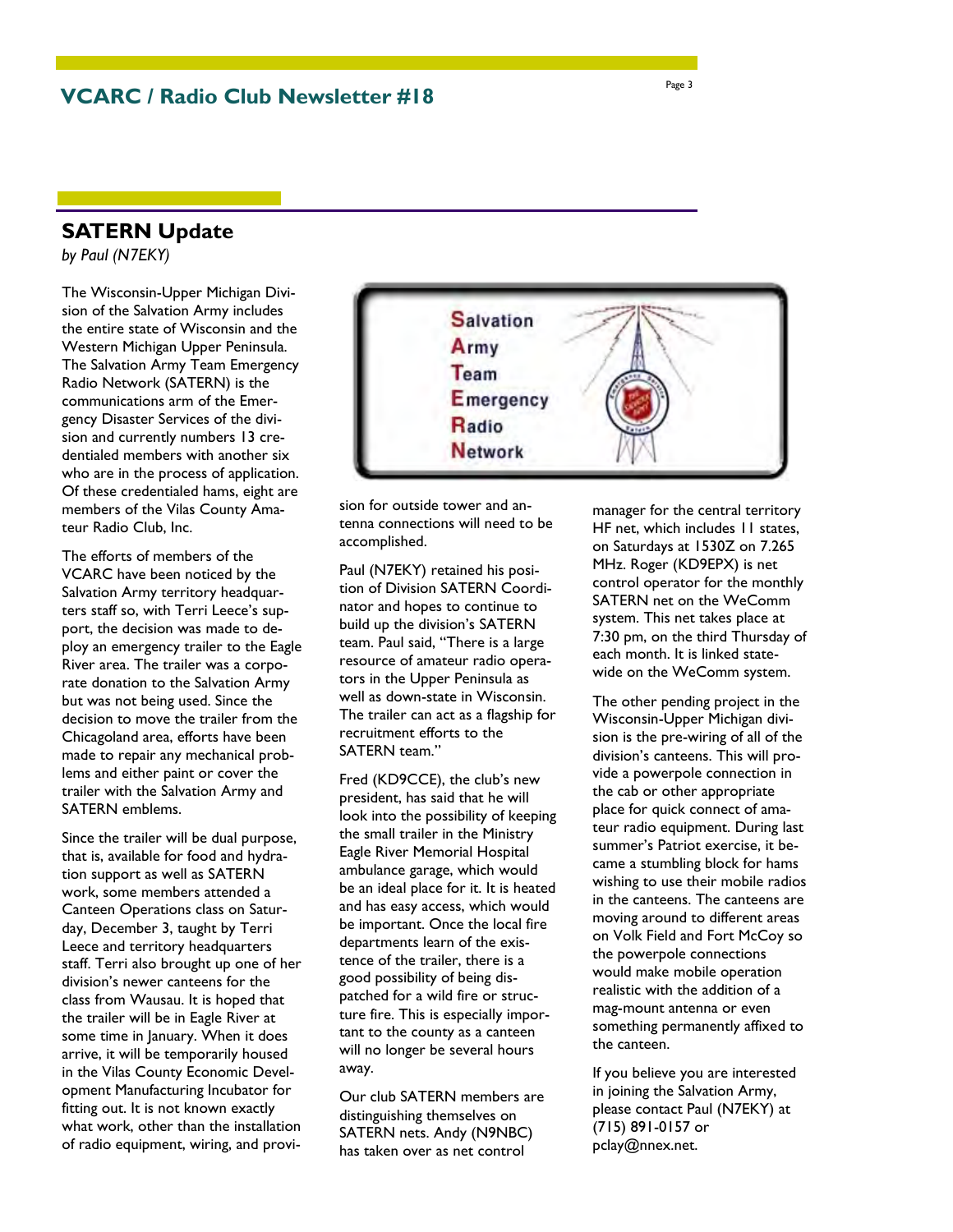### **VCARC / Radio Club Newsletter #18**

### **Net Update**

*by Tom (KC9UDA)*

**Repeater and Simplex Nets:** The nets are going great. We had a good turnout for the simplex net on December 12. Ray (KB9CBL) checked in from his mobile on simplex in Lake Tomahawk. I was able hear him like he was in the driveway at my house. Thanks to everyone for their job in relaying the ones I could not hear.

We are getting an average of close to 12 to 15 check-ins on the net. With the cold temperatures and the snow many are staying indoors and listening to the nets and checking in.

We are getting new hams into the area. When you hear of a new ham that just moved into the area, remind them about our area nets. And welcome them to check-in. This is how we can welcome them to the Northwoods.

**SSTV Net:** We have experienced some low turn outs for SSTV. We will keep plugging it as the second week of the month when Iron River has their meetings. As a reminder, Iron River has their SSTV each Monday. If you join in on their SSTV, please remind others about our SSTV.

**HF Net:** As many of you know HF bands are really bad. We are going to hold off on the HF nets until after the first of the year. Joe (KD9CJX) will look into moving it to 40 meters to see if that will help. Fred (KD9CCE) offered to help out when we do this. If there is anyone that will like to help out please let me know and we will add you in.

### **VCARC New Mail Address, / Club Membership Dues / ARRL Membership**

**VCARC has a new mailing address**. Please forward membership dues and other mail correspondence to:

Vilas County Amateur Radio Club, Inc. PO Box 1141 Eagle River, WI 54521

Thank you to Treasurer RayBob (KD9DDE) for taking care of this

**Annual club membership dues** are due December 31. Membership applications are available for new members; they are not needed for renewals. Please email Fred (KD9CCE) for application forms for new members. Please forward dues to the new club address "Attention RayBob."

2017 dues: \$15 Individual \$20 Family \$150 Lifetime Individual

#### **ARRL Membership**

VCARC members joining ARRL can benefit the club financially at no cost to themselves by applying through VCARC as opposed to directly to ARRL. New memberships earn the club \$15 and renewals \$2. Please contact Treasurer RayBob for details.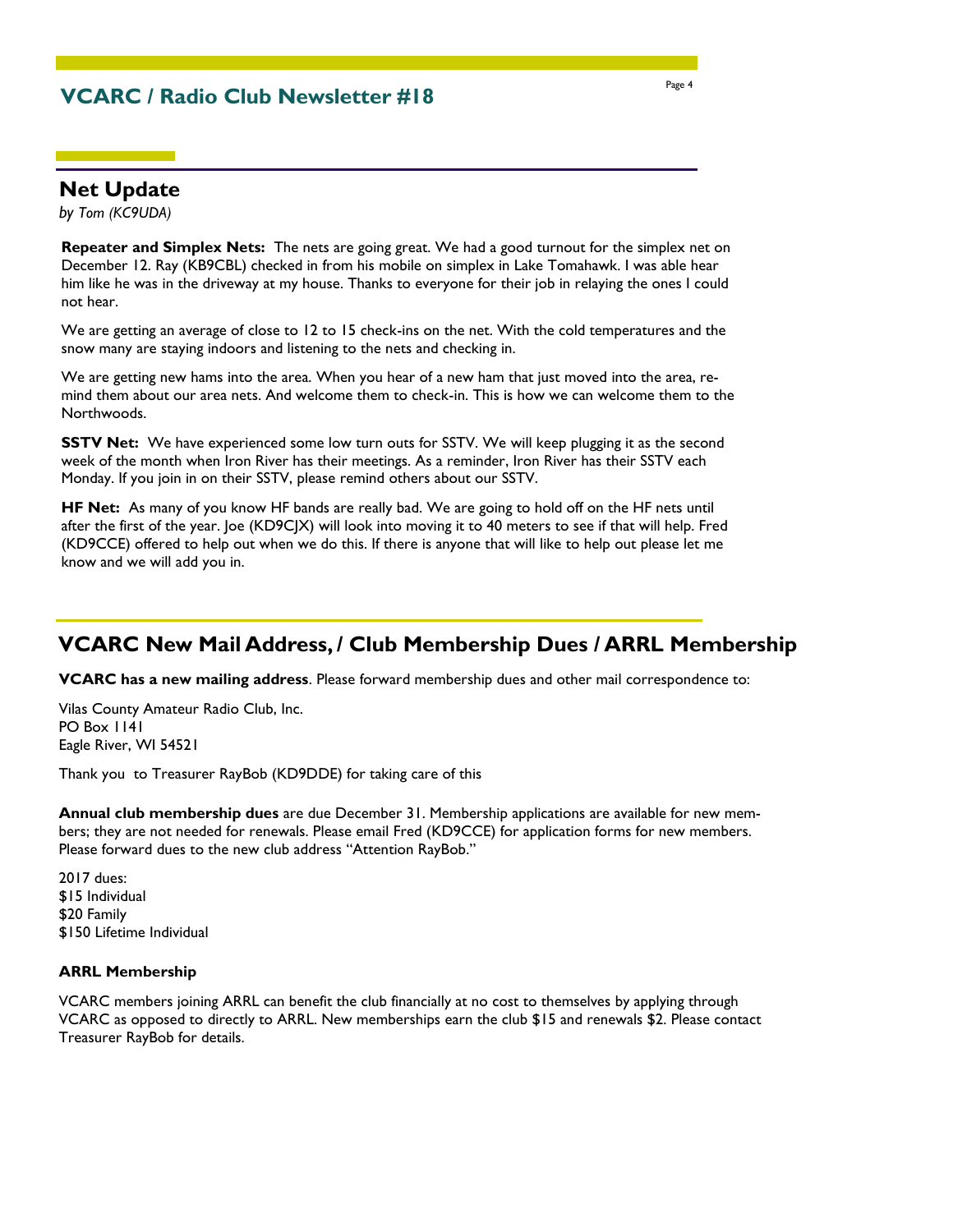### **VCARC / Radio Club Newsletter #18**

### **A message from your Treasurer….**

*by RayBob (KD9DDE)*

We end this year with a balance in the bank of \$2615.10 plus club renewals of \$295.00 which will be deposited after the first of the year. Financially, the club did well this year and we are looking for a great year in 2017. As a reminder, renewals for 2017 are now due. Please submit your renewals to our new club address:

Vilas County Amateur Radio Club, Inc. PO Box 1141 Eagle River, WI 54521

The IRS 501-c3 filing is on a short hold until we get notification of our corporate income tax filing. I expect to hear from the IRS shortly. 501-c3 documents will be submitted to the IRS for approval sometime in January 2017. The filing fee has been reduced from \$400.00 to \$275.00. This saves the club some monies, which is good.

I wish you all a prosperous New Year.

### **Note About Previous Treasurer Job Posting**

The November newsletter included a job posting for the position of VCARC treasurer. This is retracted – we have the great news that RayBob (KD9DDE) has agreed to remain as treasurer. RayBob has brought considerable expertise and energy to the role and we are very happy he will remain.

### **For Sale by Members**

.

LDG IT-100 100 watt automatic tuner with ICOM IC-7K interface cable and instruction manual. 125 watts peak power. 1.8 to 54 Mhz coverage and much more. Virtually brand new and only used a few months. It has a few scratches on the top. Works Great! Selling at Giga Parts for \$159.95 and the cable an additional \$9.00. Price to you…\$ 75.00 Contact RayBob (KD9DDE) 715-219-4090.

Amp Supply 10 to 160 manual antenna tuner rated at 1200 watts. \$250.00. LDG 1000 tuner \$400.00. Two Am-Com Clear Speech base units \$125.00 each. Astron 35 amp power supply \$125.00. Bird 43 watt meter with 9 slugs \$400.00. Contact Red (N9GHE). rpajula@frontier.com